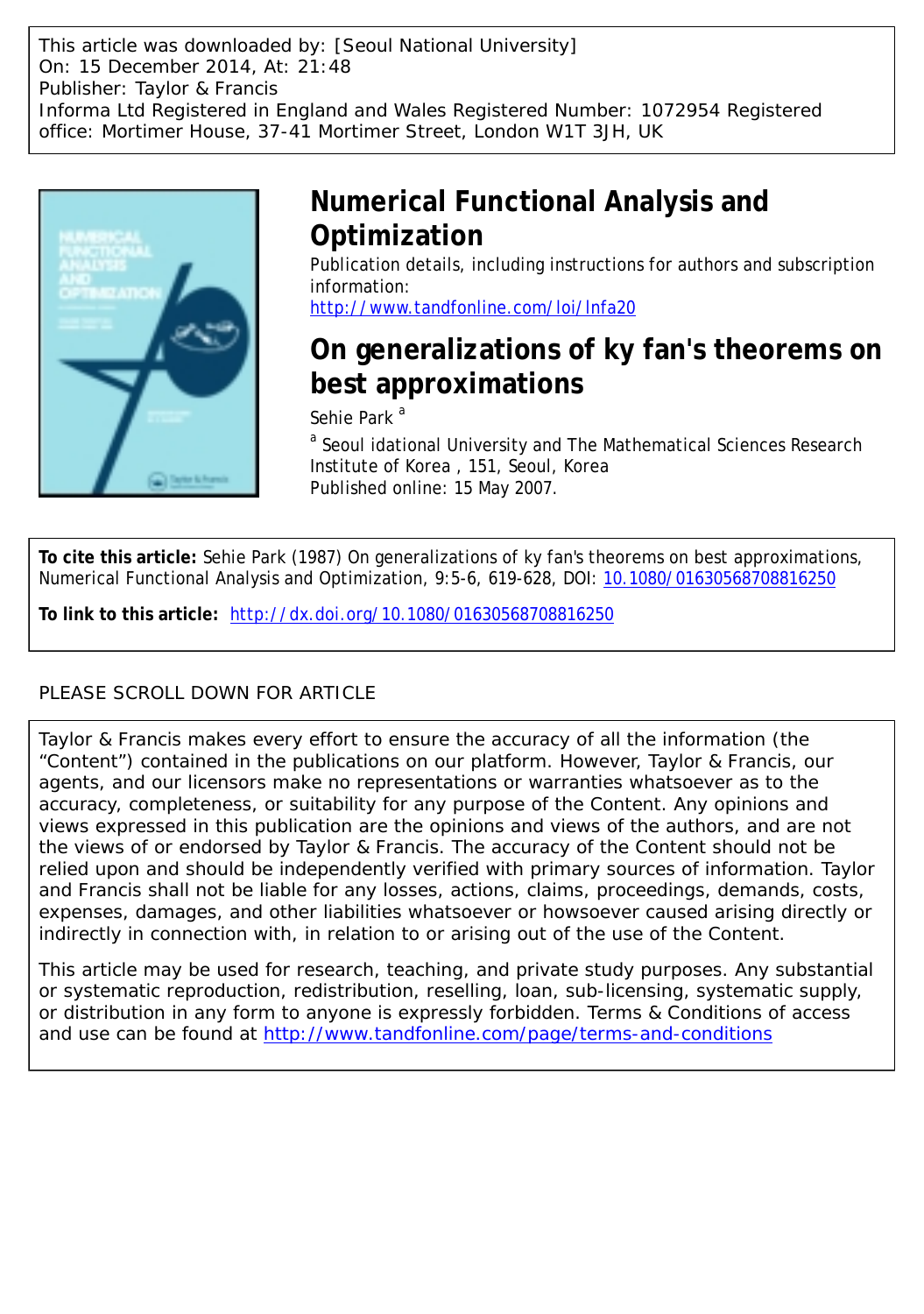ON GENERALIZATIONS OF KY FAN'S THEOREMS ON BEST APPROXIMATIONS

SEHIE PARK

Seoul idational University

and

The Mathematical Sciences Research Institute of Korea Seoul 151, KOREA

In 1969, Ky Fan [31 obtained the following existence result in best approximations :

THEOREM A (Ky Fan [3]). Let X be a nonempty compact convex set in a normed vector space E. For any continuous map  $f : X \rightarrow E$ , there exists a  $y_0 \in X$  such that  $||y_0 - fy_0||$  $\leq$   $||x-fy_0||$  for all  $x \in X$ .

Since then there have appeared several extensions and applications of this theorem. For example, it has been applied to the proof of the Schauder fixed point theorem.

In the present paper, we give further generalizations of Ky Fan's theorem. In fact, our results include and

619

**Copyright** @ **1987 by Marcel Dekker, Inc.**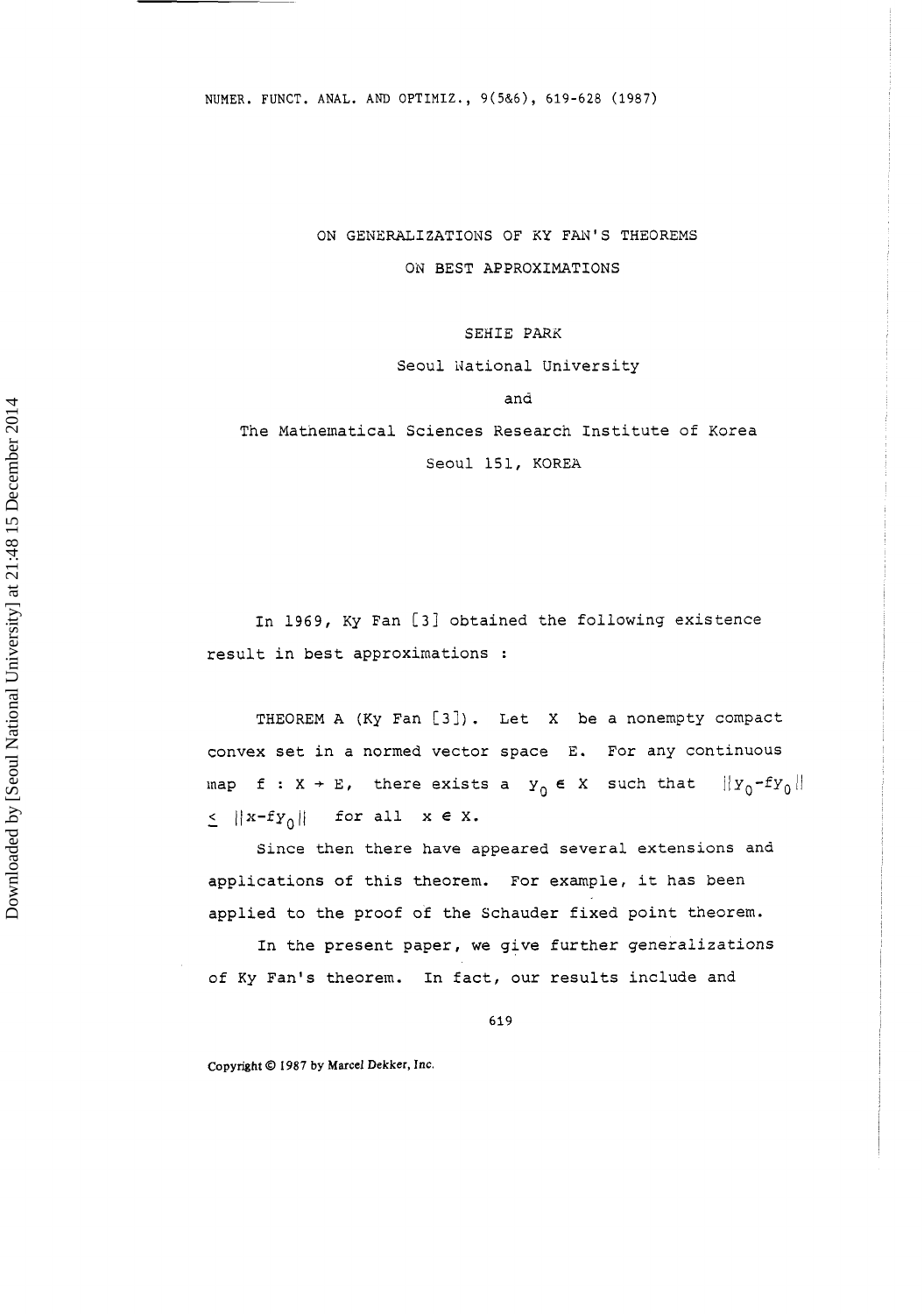strengthen thosegeneralizations due to Ky Fan [31, [4], [S], Prolla [9], Park [8], and others. We also apply our results to obtain various generalizations of the Schauder fixed point theorem due to Ky Fan [3], Browder [1], Reich [10], and Halpern-Bergman [61.

We begin with the following :

620

THEOREM B (W.K. Kim [7]). Let X be a nonempty convex subset of a Hausdorff topological vector space E, and let  $\phi$  : X  $\times$  X + IR be a function. Suppose that

- (a)  $\phi(x,x) < 0$  for all  $x \in X$ ,
- (b) for each  $x \in X$ , the function  $y \mapsto \phi(x,y)$  is quasi-concave on X,
- (c) for each  $y \in X$ , the function  $x \mapsto \phi(x,y)$  is 1.s.c. on the intersection of X with any compact subset of E, and
- (d) there exist a nonempty compact subset K of X and a nonempty set  $X_0$ , contained in some precompact convex subset of X, such that for each precompact convex subset of X, such that for<br>x **e** X  $\sim$  K, there exists a point y **e** X<sub>O</sub> with x e X - K,<br>\$(x,y) > 0.

Then there exists an  $x_0 \in K$  such that

 $\phi(x_0, y) \leq 0$  for all  $y \in X$ .

Note that the condition (d) is fulfilled if X is compact and  $X = K$ . Theorem 1 implies a number of minimax theorems and variational inequalities as shown in [7].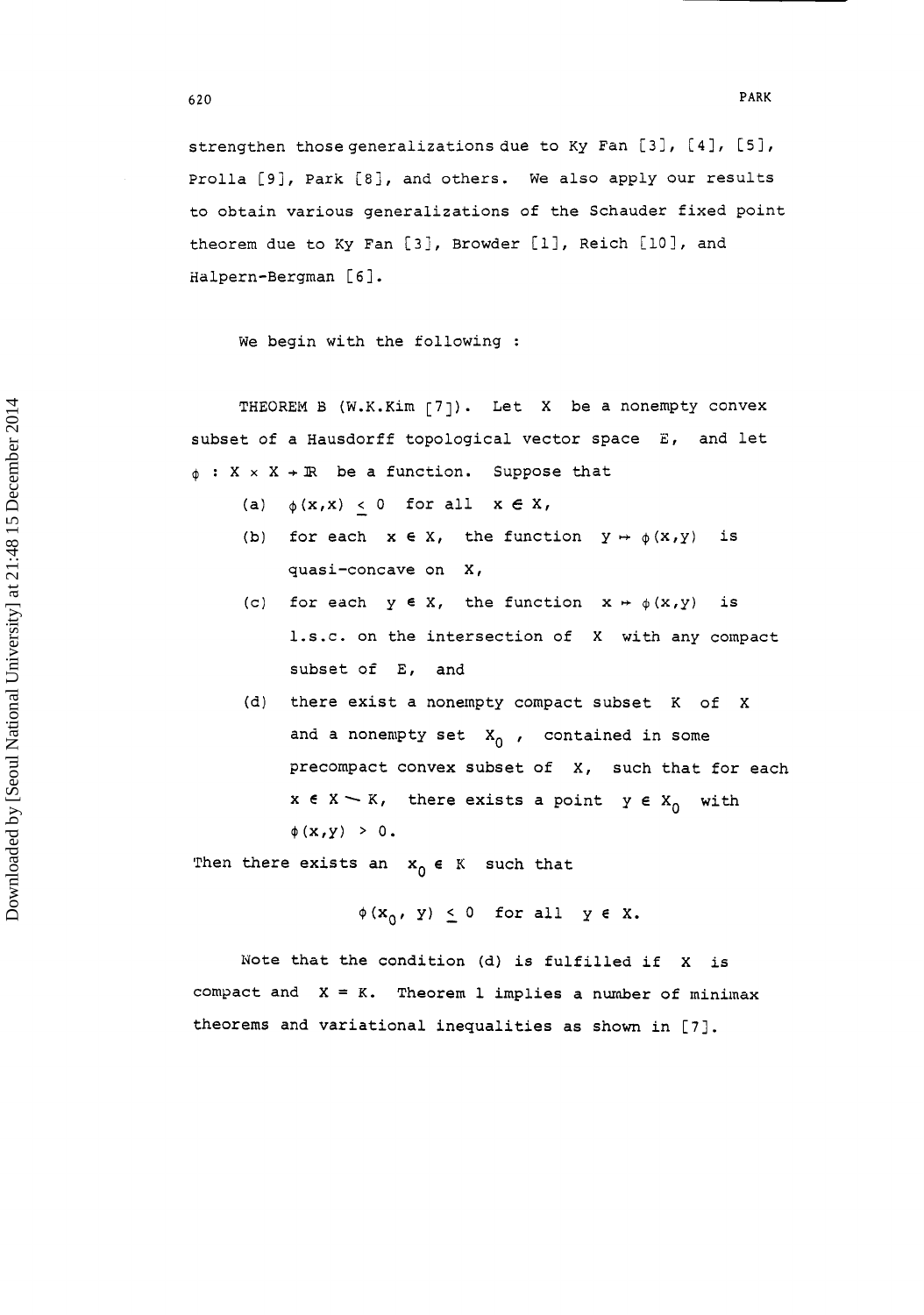#### **GENERALIZATIONS OF KY FAN'S THEOREMS 621**

Throughout this paper, Bd and Int denote the boundary and the interior in a norned vector space E. For any  $X \subset E$ ,  $\overline{T}_X(X)$  denotes the weakly inward set of X at  $X \in E$ , that is, the closure of the inward set

$$
I_X(x) = \{x + r(u-x) \in E \mid u \in X, r > 0\}.
$$

wote that  $X \subset I_X(x)$  and that if x is an internal point [2, p.410] of X, then  $I_Y(x) = E$ . Note also that every interior point is an internal point [2, p.413].

We give the following application of Theorem B.

THEOREM 1.1. Let X be a nonempty convex subset of a normed vector space  $E$ ,  $g : X + E$  and  $f : X + E$  continuous maps satisfying

 $||gx - fx|| \le ||x - fx||$  for all  $x \in X$ .

Let K be a nonempty compact subset of X and  $X_0$  a nonempty subset of X contained in some precompact convex subset of  $X$  such that for each  $x \in X \setminus K$ , there exists a point  $y \in X_0$  satisfying

 $||gx - fx|| > ||y - fx||.$ 

Then there is an  $x_0 \in K$  such that

 $||gx_0 - fx_0|| \le ||z - fx_0||$  for all  $z \in \overline{I}_X(gx_0)$ .

More precisely, either

- (a) f and g have a coincidence point  $x_0$  in K, or
- (b) there is an  $x_0 \in K$  such that  $gx_0 \in Bd K$  and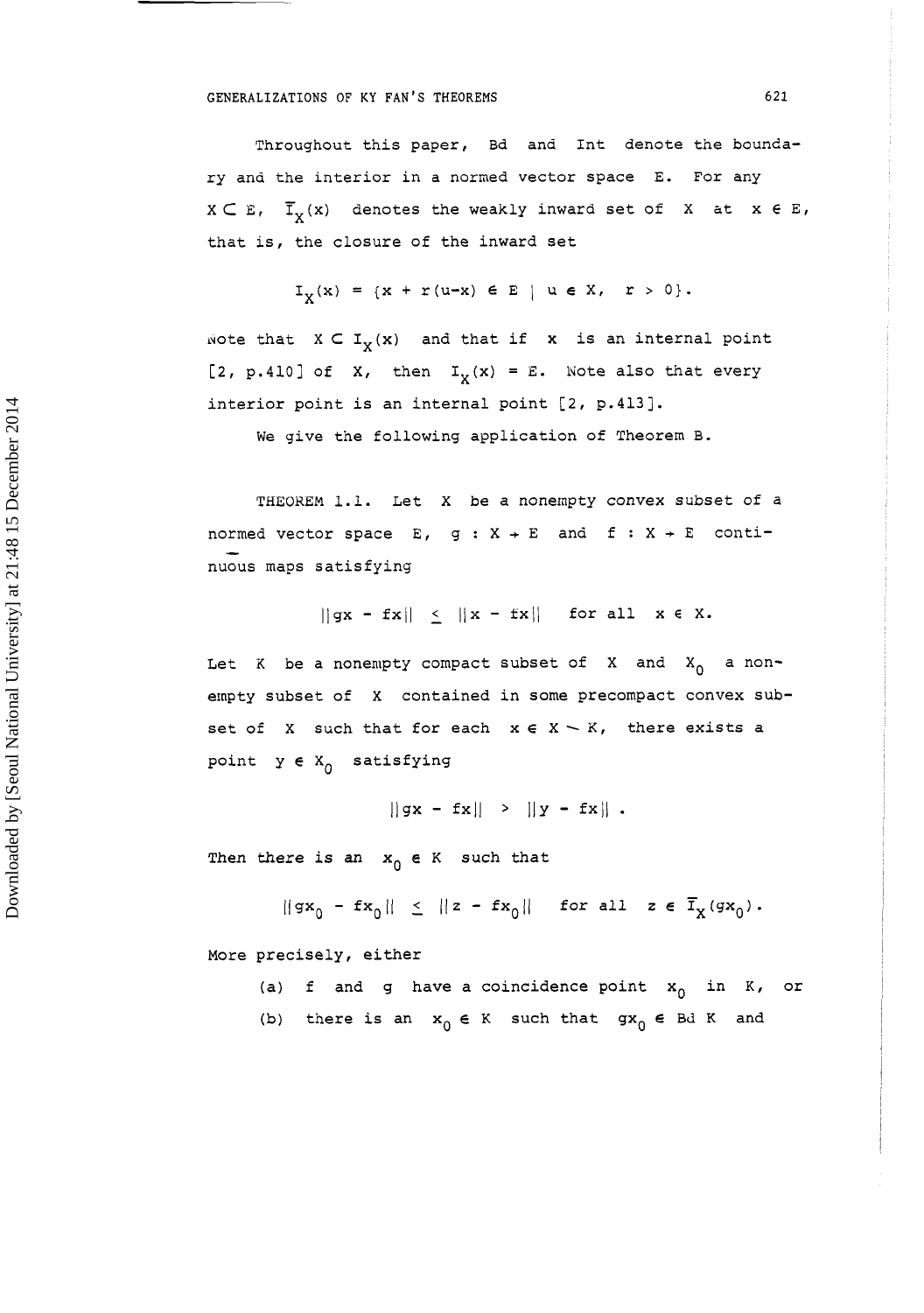$$
0 < ||gx_0 - fx_0|| \le ||z - fx_0|| \text{ for all } z \in \overline{I}_X(gx_0).
$$

Proof. Define  $\phi : X \times X \rightarrow \mathbb{R}$  by

$$
\phi(x,y) = ||gx - fx|| - ||y - fx||.
$$

Then the conditions (a), (b) , (c) , and (d) of Theorem **B** are clearly satisfied. Hence, there exists an  $x_0 \in K$  such that

$$
\|\mathsf{gx}_0 - \mathsf{fx}_0\| \leq \|Y - \mathsf{fx}_0\| \quad \text{for all} \quad Y \in X.
$$

For  $z \in I_X(gx_0) \sim X$ , there exist  $u \in X$  and  $r > 1$  such that  $z = gx_0 + r(u-gx_0)$ . Suppose that  $||gx_0 - fx_0|| >$  $||z - fx_0||$  . Since

$$
u = \frac{1}{r} z + (1 - \frac{1}{r}) g x_0 \in X,
$$

we have

$$
||u-fx_0|| \leq \frac{1}{r} ||z-fx_0|| + (1-\frac{1}{r}) ||gx_0-fx_0|| < ||gx_0-fx_0||,
$$

a contradiction. Therefore,

$$
||gx_0 - fx_0|| \le ||z - fx_0|| \text{ for all } z \in \overline{I}_x(gx_0).
$$

Now suppose that (a) does not hold. Then  $||gx_0-fx_0||$ > 0. This implies  $fx_0 \notin K \subset X \subset \overline{I}_X(gx_0)$ . Suppose  $gx_0$  $\epsilon$  Int K. Then  $fx_0 \notin \overline{I}_X(gx_0) = E$ , a contradiction. Therefore,  $gx_0 \in Bd K$ .

REMARKS. (1) If  $g = 1_X$ , Theorem 1.1 reduces to Theorem 1 of Park **[8],** which strengthens Theorem **7** of Ky Fan C51.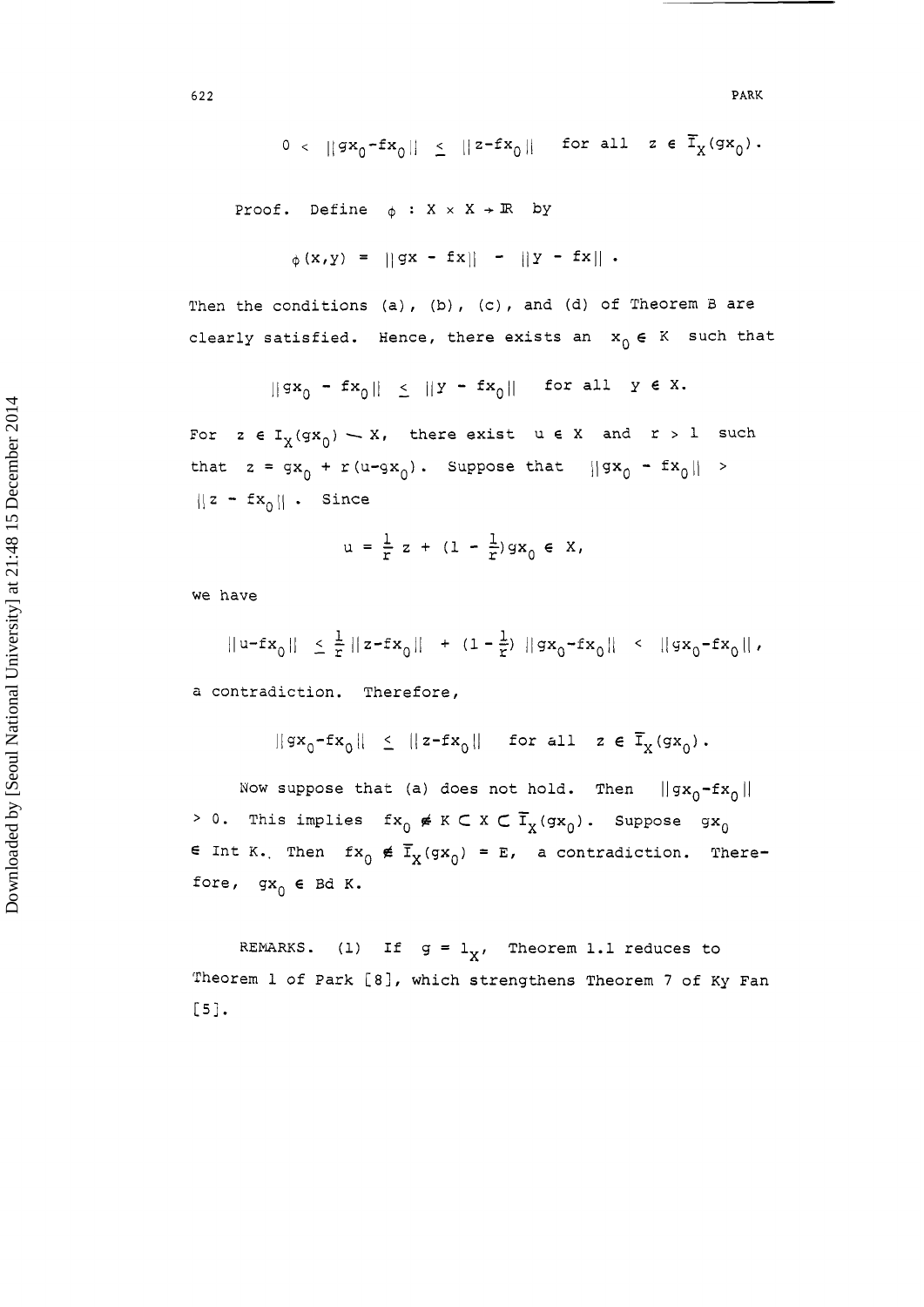(2) If  $g = 1$ <sub>y</sub> and  $K = X_0$ , Theorem 1.1 reduces to Theorem **3** of Ky Pan [4], which generalizes his earlier result in **[3].** 

The conclusion of Theorem 1.1 has some equivalent forms:

THEOREM 1.2. Under the hypothesis of Theorem 1.1, the following equivalent statements hold.

(i) There is an  $x_0 \in K$  such that

 $||\mathrm{gx}_0\text{-fx}_0|| ~\leq ~||z\text{-fx}_0|| ~\text{ for all} ~z~\in~ \overline{\mathrm{I}}_X(\mathrm{gx}_0) \,.$ 

(ii) If  $h : X \rightarrow E$  is a map such that for any  $x \in K$ with  $gx \neq hx$ , there exists a  $y \in \overline{I}_X(gx)$  satisfying

 $||gx - fx|| > ||y - fx||$ 

then h and g have a coincidence point in **K.** 

(iii) If  $h: X \rightarrow E$  is a map such that  $hx \in \overline{I}_X(gx)$ for all x e x and

 $||gx - fx|| > ||hx - fx||$ 

for all  $x \in K$  with  $gx \neq hx$ , then h and g have a coincidence point in K.

Proof. (i)  $\Rightarrow$  (ii) Suppose that  $gx_0 \neq hx_0$ . Then there exists a  $y \in \mathbb{T}_X(\mathfrak{g}\mathbf{x}_0)$  such that  $||\mathfrak{g}\mathbf{x}_0-\mathfrak{f}\mathbf{x}_0|| > ||y-\mathfrak{f}\mathbf{x}_0||$ , a contradiction.

 $(i) \implies (iii)$  Put  $y = hx$ .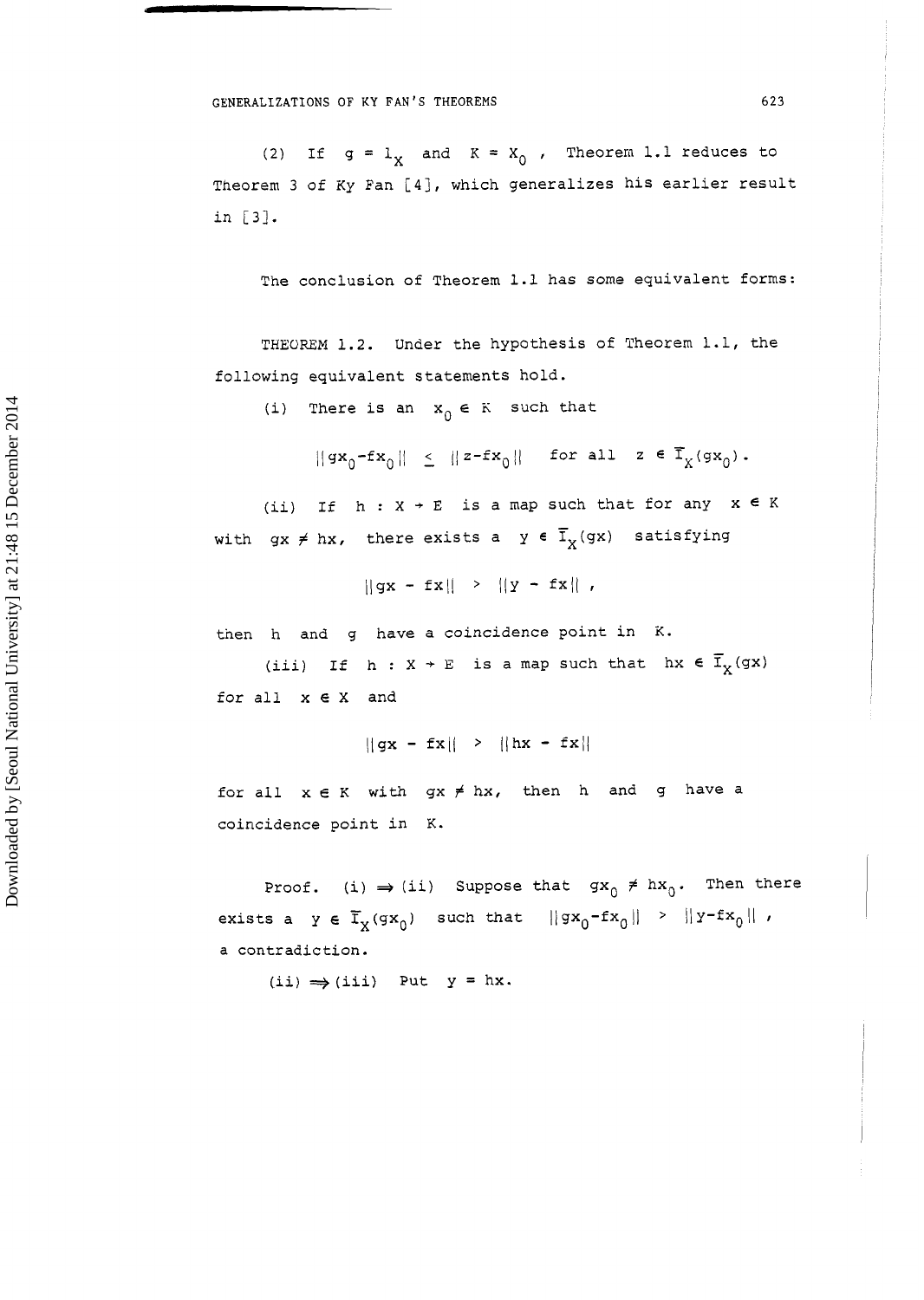*624* **PARK** 

 $(iii) \Rightarrow (i)$  Suppose that for any  $x \in K$ , there exists a  $y \in \overline{I}_X(gx)$  such that  $||gx-fx|| > ||y-fx||$ . Note that, by the hypothesis of Theorem 1, for any  $x \in X \setminus K$ , there exists a point  $y \in X_0 \subset X \subset I_X(x)$  satisfying  $||gx-fx|| >$  $||y-fx||$  . Choose hx to be one of such y. Then h :  $X \rightarrow E$ satisfies hx  $\in$   $\mathbb{F}_{\chi}(x)$  for each  $x \in X$ . Note that h and g have no coincidence point by the definition. This contradicts (iii). Hence, there is an  $x_0 \in K$  such that  $||gx_0-fx_0|| \le ||z-fx_0||$  for all  $z \in \overline{T}_X(gx_0)$ .

This completes our proof.

By putting  $f = h$  is Theorem 1.2 we obtain the following:

THEOREM 1.3. Under the hypothesis of Theorem 1.1, f and g have a coincidence point in **K** if one of the following conditicns holds :

(1) For any x **E** R with fx f gx and gx **E** Bd X, there exists a  $y \in \overline{I}_X(gx)$  satisfying  $||gx-fx|| > ||y-fx||$ .

(2) For any x **e** K with fx # gx and gx **E** Bd X, there exists a number  $\lambda$  (real or complex, depending on whether the vector space E is real or complex) such that

- $|\lambda|$  < 1 and y: =  $\lambda$ gx + (1- $\lambda$ ) fx  $\in$   $\overline{\mathbb{I}}_{\mathbf{y}}$  (gx).
- (3) For any  $x \in K$  with  $gx \in Bd X$ , we have  $fx \in \overline{I}_Y(gx)$ .

Proof. (1) For any x **E** K with fx # gx and gx **e** Int X, the point  $y: = (gx + fx)/2 \in \overline{I}_X(gx) = E$  satisfies  $||gx-fx|| > ||y-fx||$ . Therefore, by Theorem 1.2(ii), f and g have a coincidence point.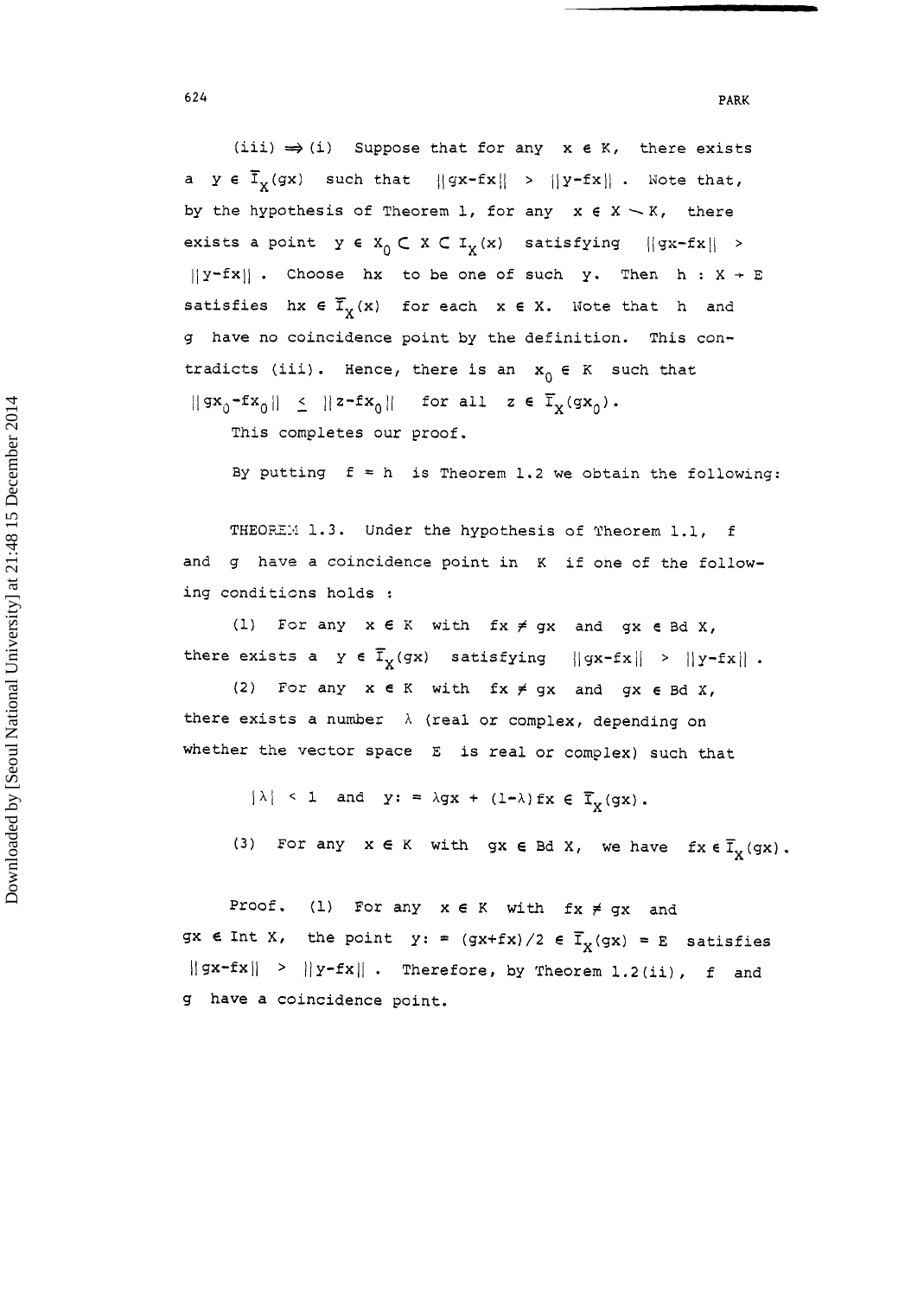(2) We show that  $(2) \implies (1)$ . In fact, we have

 $||y-fx|| = |\lambda| ||gx-fx|| < ||gx-fx||$ .

(3) For any x **E** K with gx *E* Int X, we clearly have fx  $\epsilon$   $\overline{I}_v(gx) = E$ . Therefore, by Theorem 1.2(iii) with  $f = h$ , **f** and g have a coincidence point.

REMARKS. (1) For  $g = 1<sub>x</sub>$ , Theorem 1.3 reduces Corollaries 1.1  $\sim$  1.4 in Park [8].

(2) For  $g = 1<sub>X</sub>$  and  $X = K$ , Theorem 1.3 includes earlier results of Browder [l], Ky Fan [3], and Halpern-Bergman [6].

For  $X = K$ , Theorems 1.1  $\sim$  1.3 have stronger forms. Let X be a convex subset of a normed space E and  $g: X + E$ . The map g is said to be almost affine if

 $||gx-y|| \le \lambda ||gx_1-y|| + (1-\lambda) ||gx_2-y||$ 

for all  $x_1, x_2 \in X$ ,  $0 \le \lambda \le 1$ ,  $x = \lambda x_1 + (1-\lambda)x_2$ , and y 6 E [9].

A part of the following is motivated from J.B.Prolla [9].

THEOREM 2.1. Let X be a nonempty compact convex set in a normed space E,  $g : X \rightarrow E$  and  $f : X \rightarrow E$  continuous maps. If either

 $||gx-fx|| \le ||x-fx||$  for all  $x \in X$ ,

or

 $(a)$ 

(b)  $gX = X$  and g is almost affine, then there is an

625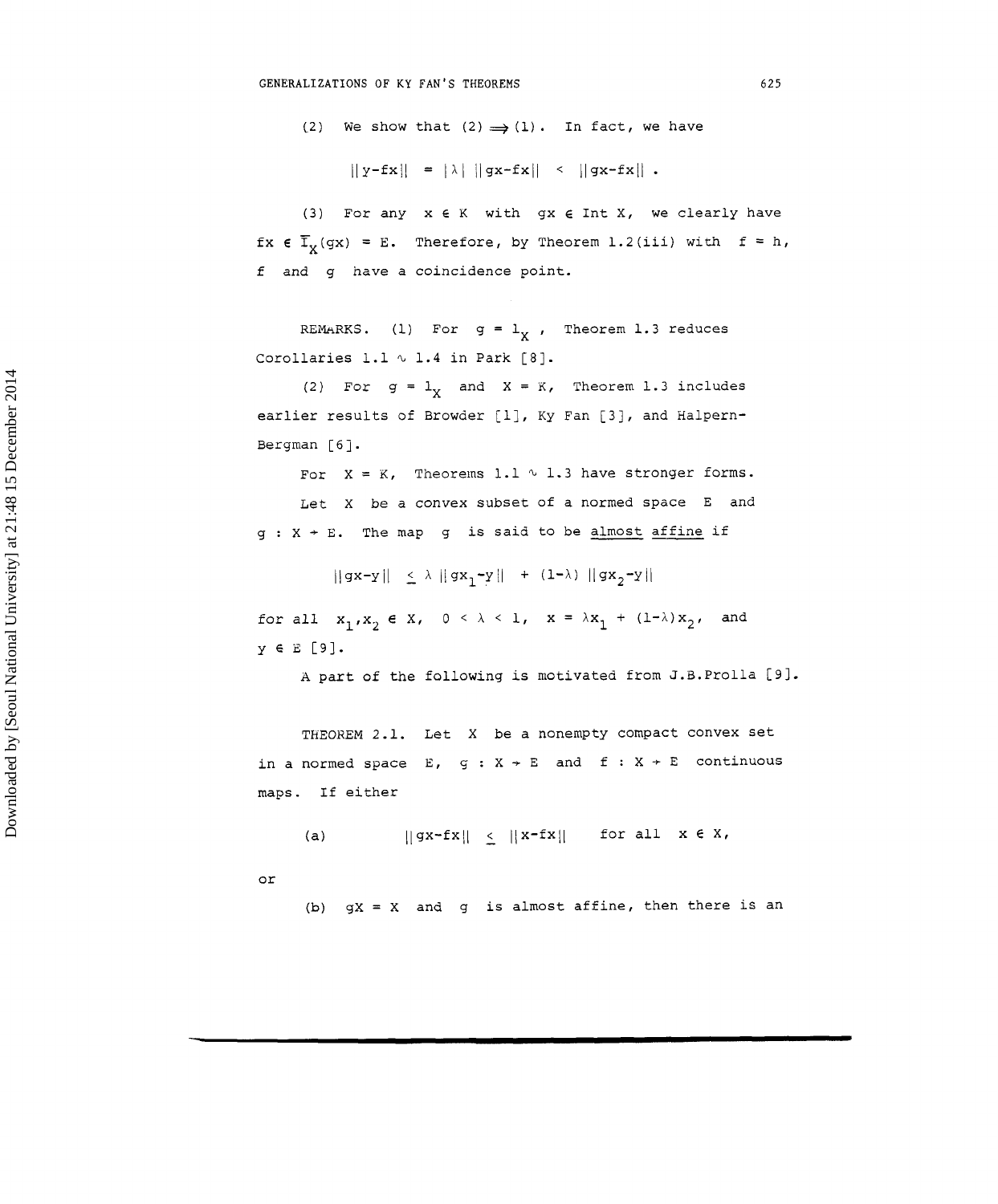$x_0 \in X$  such that

 $||gx_0-fx_0|| \le ||z-fx_0||$  for all  $z \in \overline{I}_X(gx_0)$ .

Proof. In case (a), the conclusion follows from Theorem 1.1 with  $X = K$ . In case (b), by the main result of Prolla [9], there is an  $x_0 \in X$  such that  $||gx_0-fx_0|| \le ||z-fx_0||$ for all z **6** X. Now, by the method of the proof of Theorem 1.1, the conclusion follows.

REMARKS. (1) As in Theorem 1.1, if  $f x_0 \in \overline{T}_X(gx_0)$ , then f and g have a coincidence point.

(2) If  $g = 1_X$ , Theorem 2.1 strengthens Theorem A of Ky Fan **[3].** 

Imitating Theorems 1.2 and 1.3, we obtain the following :

THEOREM 2.2. Under the hypothesis of Theorem 2.1, the equivalent conditions (i), (ii), and (iii) of Theorem 1.2 with  $X = K$  hold.

ThEOREM 2.3. Under the hypothesis of Theorem 2.1, f and g have a coincidence point in X if one of the conditions  $(1)$ ,  $(2)$ , and  $(3)$  of Theorem 1.3 with  $X = K$  holds.

REMARKS. (1) For  $g = 1<sub>x</sub>$ , Theorem 2.3 includes Corollaries 2.1  $\sim$  2.4 in Park [8].

(2) For  $g = 1<sub>x</sub>$ , Theorem 2.3 includes earlier genera-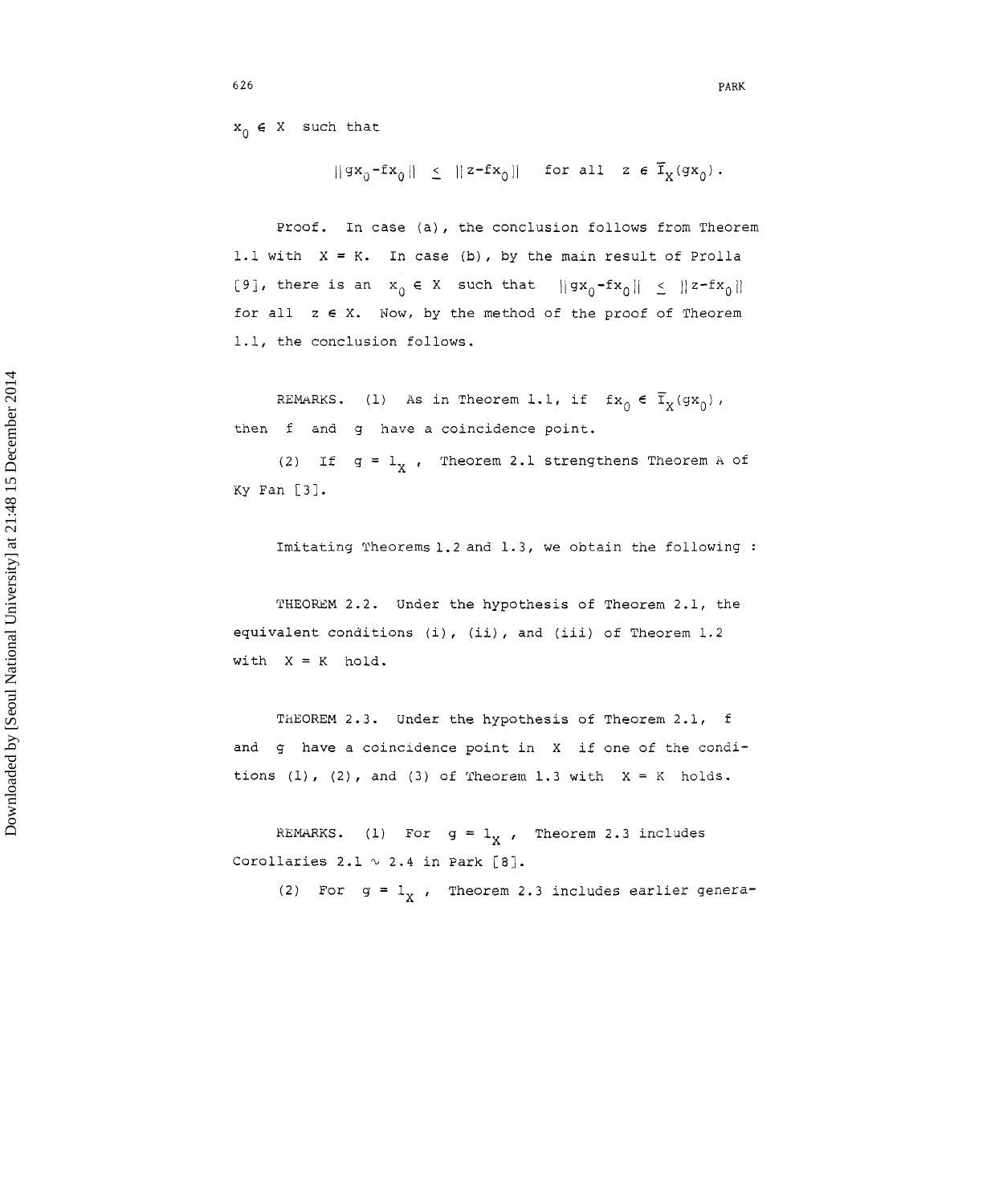#### **GENERALIZATIONS OF KY FAN'S THEOREMS** 627

lizations of the Schauder fixed point theorem due to Browder [1], Ky Fan [3], Reich [10], and Halpern-Bergman [6].

Finally, Theorems 1.1 and 2.1 with  $g = 1$ , imply the following approximation result.

COROLLARY. Under the hypothesis of Theorem 1.1 or 2.1 with  $g = l_X$ , for any  $z \in E$ , there exists a u  $\in K$  such  $||u-z|| = min ||y-z||$ . that y€K

Proof. Let  $f : X \rightarrow E$  be defined by the constant map fx = z for all x **E** X.

#### REFERENCES

- 1. F.E. Browder, On a sharpened form of the Schauder fixed point theorem, Proc. Nat. Acad. Sci. USA 74 (1977), 4749-4751.
- 2. N.Dunford and J.T.Schwartz, Linear operators I, Interscience, *Wew York*, 1958.
- 3. Ky Fan, Extensions of two fixed point theorems of P.E.Browaer, Math. **2.** 112 (l969), 234-240.
- 4. Ky Fan, Fixed-point and related theorems for non-compact convex sets, in "Game Theory and Related Topics" (eds. O.Moeschlin, D.Pallaschke), North-Holland Publ. Co., 1979, 151-156.
- 5. Ky Fan, Some properties of convex sets related to fixed point theorems, Math. Ann. 266(1984), 519-537.